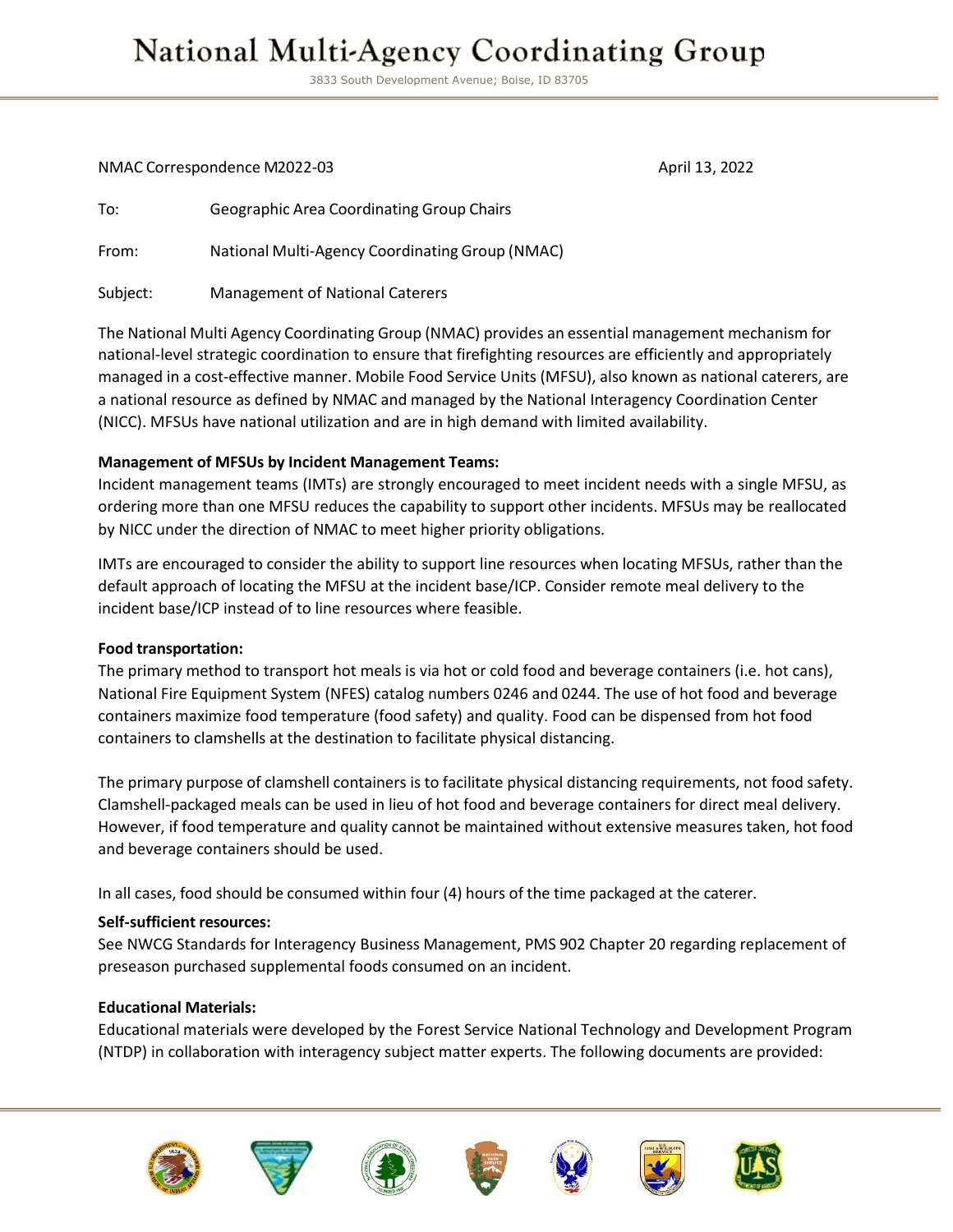## National Multi-Agency Coordinating Group

3833 South Development Avenue; Boise, ID 83705

Feeding Options Summary, Logistics and Food Unit Leader Educational Material, and Operations/Line Personnel Educational Material.

/s/ Ken Schmid, Chair

Attachment 1 – Feeding Options Summary Attachment 2 – Logistics Educational Material Attachment 3 – Operations Educational Material















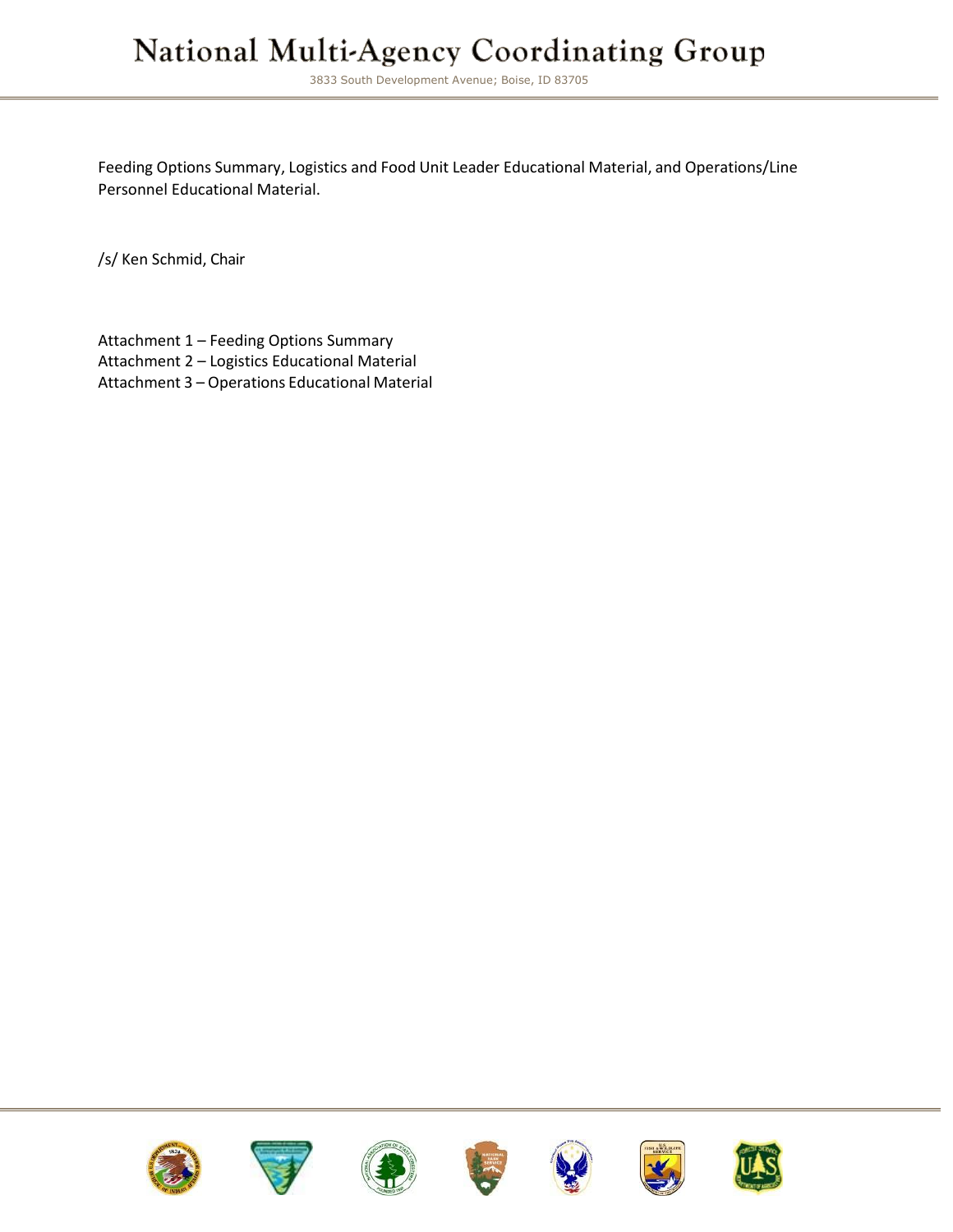## Feeding Options Summary

General Guidance For All Options

- Follow masking, hygiene, and physical distancing requirements.
- Wash hands and don gloves when handling or serving food.
- Meals packaged by the caterer should be delivered and served within 4 hours to minimize the risk of foodborne illness.

#### Caterer (Modified) Option

**Summary:** Caterer supplied meals may be packaged "to-go" in individual clamshells or in hot food containers (hot cans) at the resource level or shared between multiple resources. There will be no seating provided and no self-serve areas available. Meals may be picked up at the catering window or as delivered to a spike camp.

**Intended uses:** Catering is intended to provide food items for resources assigned to the incident. The caterer can scale options to meet the size of the fire and varying resource needs. Caterers will package all meals to-go.

MRE with Complementary Items Option

\*\*Recommend not exceeding 7 days of MREs as only meal option.

**Summary:** MREs can be supplied and used in multiple scenarios and are intended for short-term usage or need to be complemented with other options. Modified caterer contract supports the use of complementary items with MRE use.

**Intended usage:** Best suited for initial attack, extended attack, and type 3 fires when other options are not viable because food temperatures cannot be maintained (ex, hard-to-reach geographical divisions of type 1 and 2 fires).

**Produce:** \*Consider spoilage rates of fruits/vegetables(e.g., berries will not hold up during transport and storage like radishes).

- Apples
- Pears
- Plums
- **Grapes**
- **Oranges**

**Broccoli** 

- Snap peas • Peppers
- Avocados

• Cauliflower

• Carrots **Celery** 

• Cherry tomatoes

• Radishes

**Shift provisions:** Contractors shall select one item from each of the following categories: food bar, snack bar, candy/cookie/dessert, chips/pretzels/crackers, alternative protein, nuts/seeds/trail mix, and a trial item.

Shelf Stable Food Boxes, pending availability from servicing cache (NFES #007478)

**Summary:** The shelf-stable food box provides items for two individuals for three shifts. The contents include freeze-dried meals, canned items, and other packaged goods. Water will be required to reconstitute some menu items.

**Intended uses:** The intended use of the food box option is for line spiked or remote resources where providing caterer prepared meals is logistically challenging, increases risk, or temperatures cannot be maintained. This box does not require refrigeration. Providing additional fresh produce should be considered.

\*\*Water is required for reconstitution for some menu items, additional water should be provided.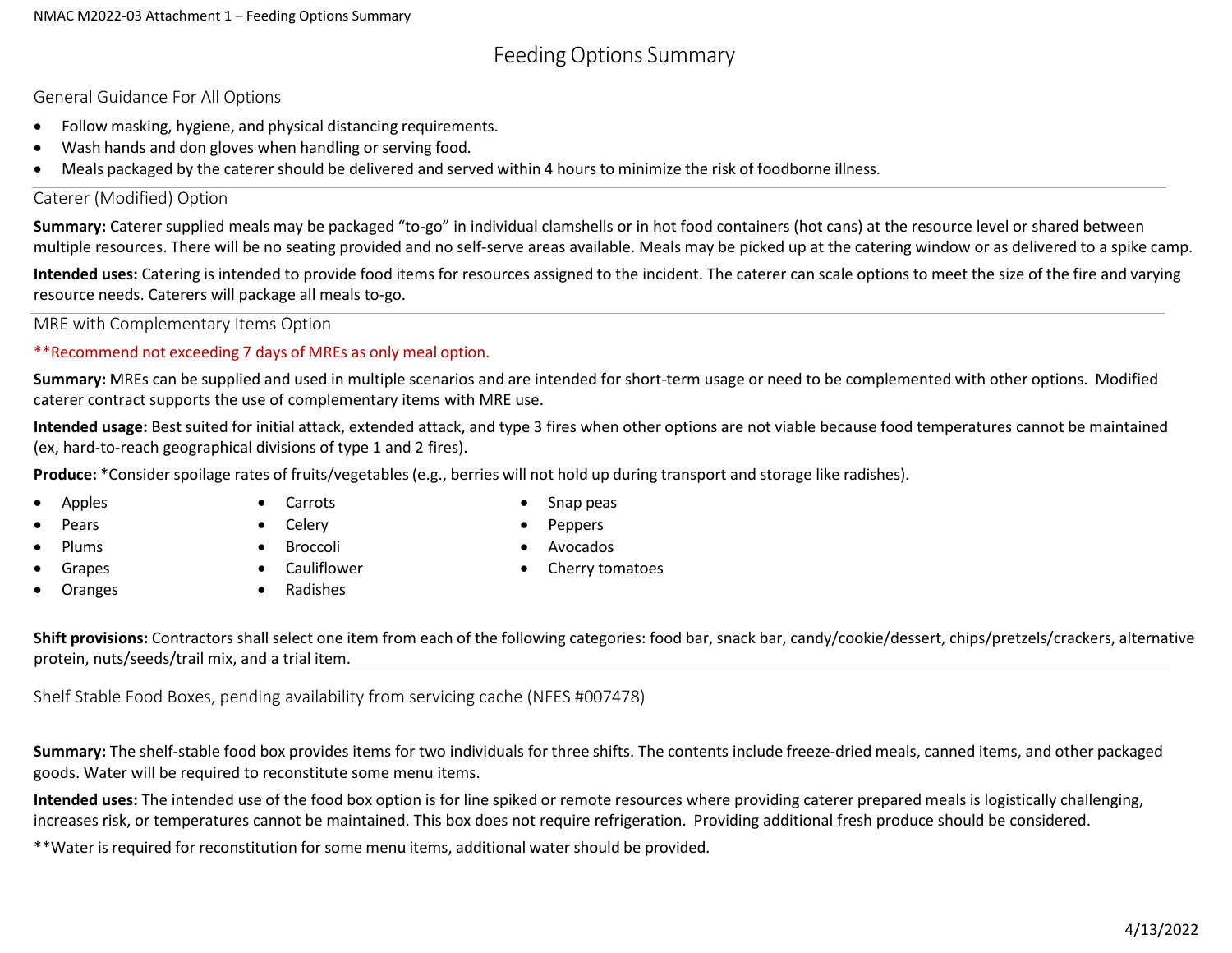# Logistics and Food Unit Leader Educational Material

### Communication with the Caterer:

- Understand and communicate contract requirements and modifications for 2022 and be involved in meal distribution planning.
- Increase coordination/communication between the FDUL/LSC/IMTs and the caterer, particularly regarding meal numbers and caterer location set-up (determine space requirement for most efficient set up).
- Be proactive, work with Operations and the caterer on meals requirements 48-72 hours out, when possible.
- Provide caterers with consistent messaging across IMTs. Consistent standard operating procedures would be beneficial for IMTs, caterers, and assigned resources.

## Dining areas/Seating:

- Caterers will not set up dining areas.
- Incident Management Teams (IMT) are strongly discouraged from setting up alternate dining areas where incident personnel may gather.

## Catering Set Up Location:

Locate mobile food service units (MFSU) and distribution sites closer to resources. Consider risks associated with driving semi-trailers into mountainous/remote locations and if delivery trucks can reach the MFSU vendors. Each IMT will need to evaluate risk/benefits of moving caterer closer to line personnel (e.g. ground support delivery vs resource pick-up).

## Primary Meal Delivery Option:

- Meals will be packaged in clamshells and available for pick up at the serving window for resources located near the caterer.
- Ensure adequate spacing for resources in line at catering window.

## Hot Food and Beverage Containers(hot cans):

- Will be the primary method for food delivery to resources in remote locations. Clamshells will be supplied by caterers for meals to be served from hot food containers. Meals may be served into clamshells for resources to facilitate dispersion at remote locations/camps. Hot food containers may be packaged at the resource level or shared between multiple resources. Send with gloves to ensure hygiene precautions can be met.
	- o NFES# 0244 CONTAINER HOT/COLD BEVERAGE
	- o NFES# 0246 CONTAINER HOT/COLD FOOD

Labeling of Hot Food and Beverage Containers:

The following labeling information should be provided:

THIS PACKAGE CONTAINS: PORTION SIZE: PACKAGED ON: (Date) (Time) (By) MUST BE SERVED WITHIN 4 HRS OF TIME PACKAGED DESTINATION: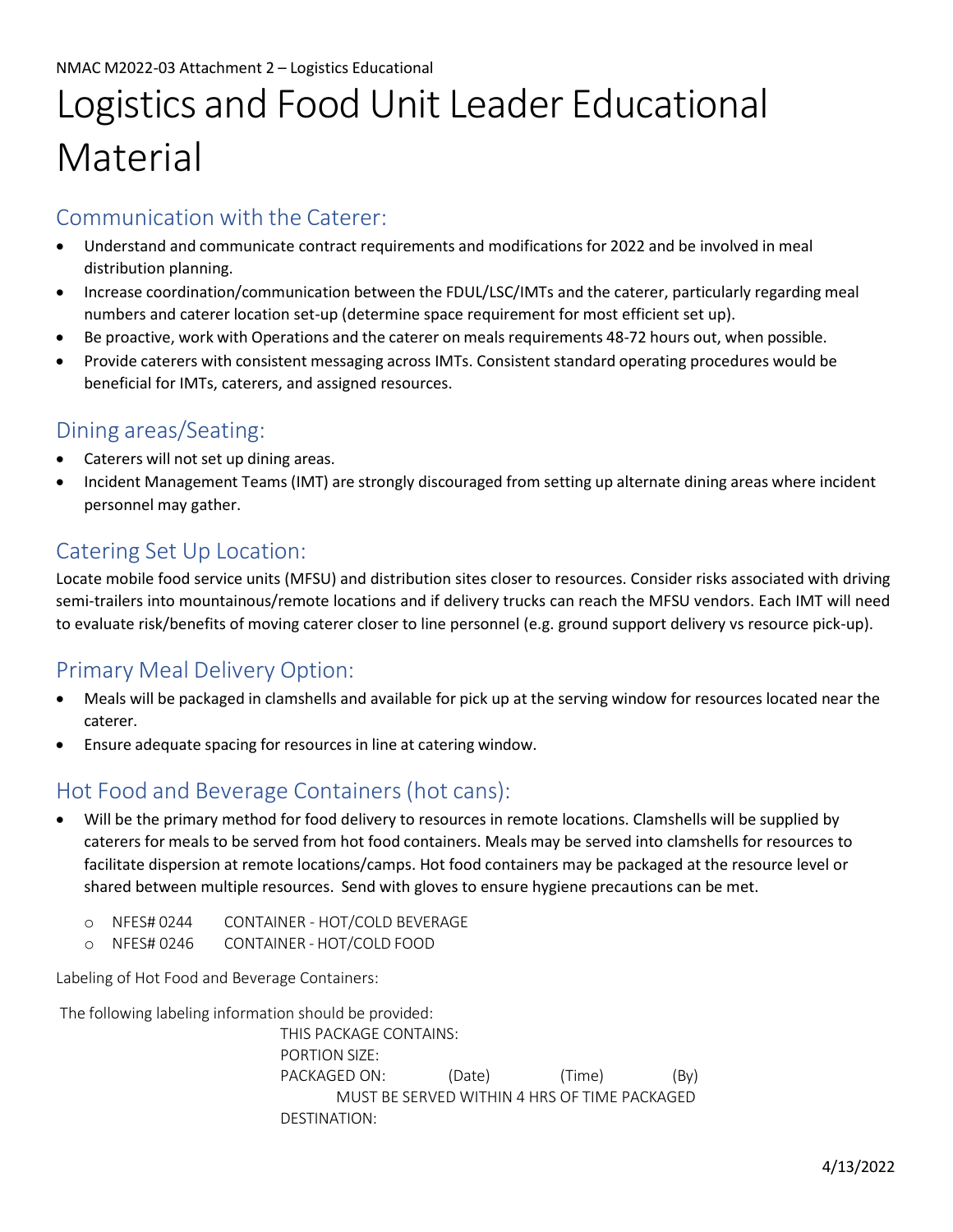#### NMAC M2022-03 Attachment 2 – Logistics Educational

• If meals cannot be consumed within 4 hours, other feeding options shall be considered (see feeding options summary document).

## Meals Ready to Eat (MRE)s with complementary food items:

Utilize when resources are remote and cannot maintain food temperatures because of delivery time. Resources have been encouraged to order complementary food items (fresh produce, complementary items – items from shift provisions excluding the main entree). These are available from National MFSU's only.

## Shelf-stable food boxes(pending availability from servicing cache):

Each box provides shelf-stable food items for two people for three days (see feeding options summary document). Items include freeze-dried meals, canned goods, snack items, and utensils. NFES #007478

• **WATER IS REQUIRED FOR RECONSITUTING SOME MENU ITEMS** 

#### **The boxes are built to meet all delivery capabilities – air or ground**

#### Food Safety: 4-hour food temperature limitations

- Food Code Section 3-501.19, Time as a Public Health Control
	- (B) If time without temperature control is used as the public health control up to a maximum of 4 hours: (1) The FOOD shall have an initial temperature of 5ºC (41ºF) or less when removed from cold holding temperature control, or 57°C (135°F) or greater when removed from hot holding temperature control; (2) The FOOD shall be marked or otherwise identified to indicate the time that is 4 hours past the point in time when the FOOD is removed from temperature control;

(3) The FOOD shall be cooked and served, served at any temperature if READY-TO-EAT, or discarded, within 4 hours from the point in time when the FOOD is removed from temperature control; and (4) The FOOD in unmarked containers or PACKAGES, or marked to exceed a 4-hour limit shall be discarded.

#### Type 3 Caterer Use:

- For incidents that meet the National requirement and there are no National MFSU's available, NICC may dispatch CWN caterer from National Blanket Purchase Agreement.
- Any time mobile food services are needed for federal wildland fire incidents in the western United States, the Federal Wildland Fire Agencies, hereinafter referred to as The Government, are obligated to order services from the National MFSU Contractors any time (a) the number of people to be fed is at or above 150 persons per meal and; (b) the headcount is estimated to remain at those numbers, or greater, for at least 72 hours from when the headcount first reaches 150 per meal, provided that the Contractor can reasonably meet the incident's needs and required time frames.
- MFSU Contractors will be given the opportunity to provide three meals per day up to their maximum stated capacity unless other arrangements are mutually agreed to with the FDUL or the needs of the incident require different meal options such as Meals Ready to Eat (MRE). When the Government's needs at an incident exceed the Contractor's stated maximum capacity, the Government may alternatively source meals as required.

#### Lessons Learned from 2021:

• Establish a field logistics (LOGS) position. They can assist with meal counts and enforcement of COVID-19 mitigations, contract modifications, and serving of meals.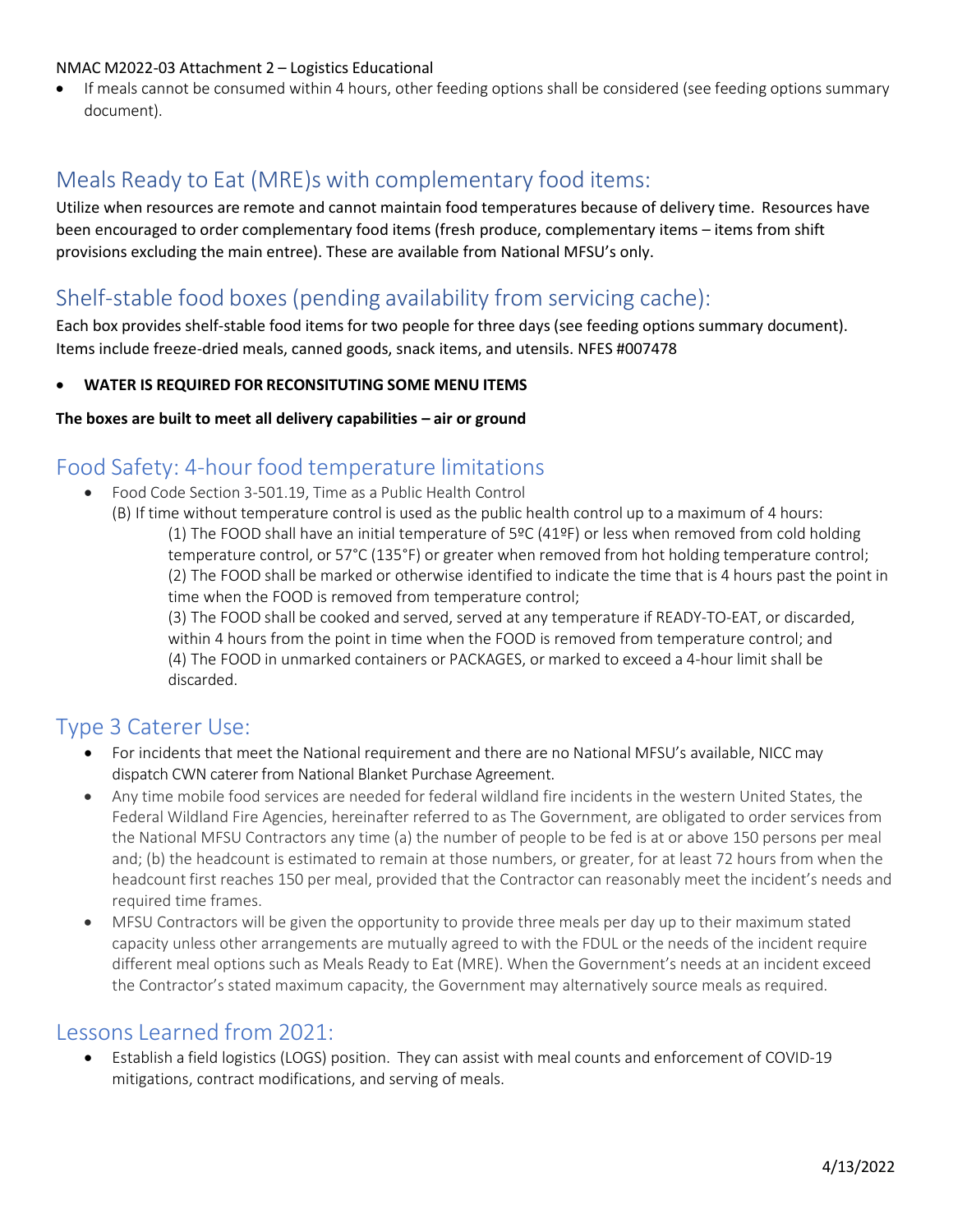#### NMAC M2022-03 Attachment 2 – Logistics Educational

- Order multiple Food Unit Leaders (FDULs), identify an on-site point of contact for the caterer.
	- Utilize box vehicles for transport to maintain heat/reduce exposure of packaged meals.
	- Establish FDUL phone line in areas with adequate cell coverage for call in or text of resources meal pick up times (resources called/texted ETA for pick up so distribution sites were prepared)
	- Package hot meals separate from cold items to preserve food temperatures.